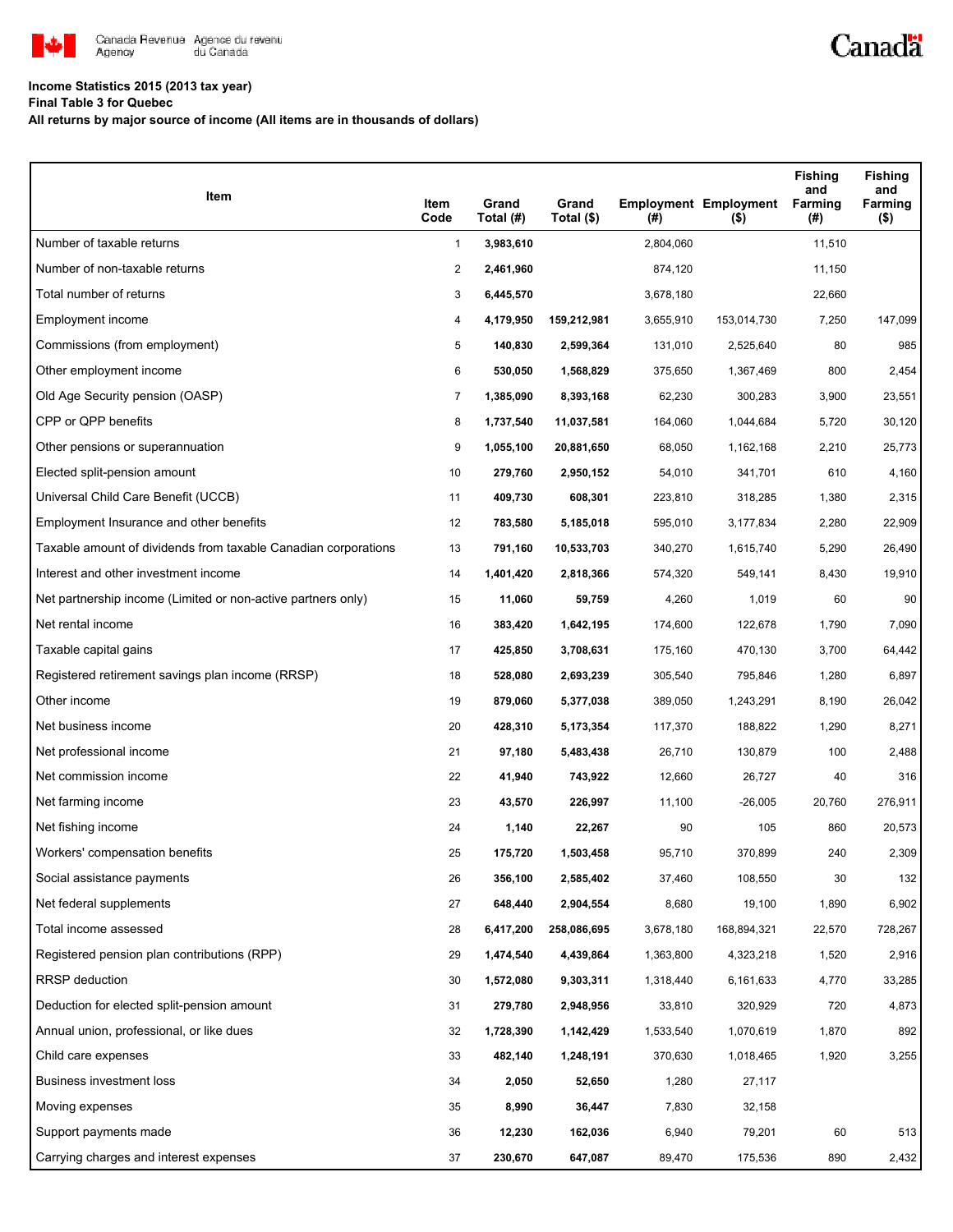

# **Income Statistics 2015 (2013 tax year)**

## **Final Table 3 for Quebec**

# **All returns by major source of income (All items are in thousands of dollars)**

| Item                                                                                           | Item<br>Code | Grand<br>Total (#) | Grand<br>Total (\$) | $($ #)    | <b>Employment Employment</b><br>$($ \$) | <b>Fishing</b><br>and<br>Farming<br>(#) | <b>Fishing</b><br>and<br>Farming<br>$($ \$) |
|------------------------------------------------------------------------------------------------|--------------|--------------------|---------------------|-----------|-----------------------------------------|-----------------------------------------|---------------------------------------------|
| Deductions for CPP/QPP contributions on self-employment and<br>other earnings                  | 38           | 390,410            | 307,915             | 64,580    | 10,381                                  | 14,430                                  | 11,928                                      |
| Deductions for provincial parental insurance plan (PPIP) premiums<br>on self-employment income | 39           | 440,240            | 34,458              | 87,610    | 1,312                                   | 15,610                                  | 1,297                                       |
| Exploration and development expenses                                                           | 40           | 7,940              | 122,446             | 3,050     | 52,420                                  |                                         |                                             |
| Other employment expenses                                                                      | 41           | 117,330            | 549,485             | 108,400   | 511,431                                 | 130                                     | 326                                         |
| Clergy residence deduction                                                                     | 42           | 2,150              | 20,550              | 1,860     | 18,779                                  |                                         |                                             |
| Other deductions                                                                               | 43           | 185,830            | 515,956             | 119,200   | 111,361                                 | 850                                     | 4,027                                       |
| Total deductions before adjustments                                                            | 44           | 3,534,430          | 21,535,577          | 2,559,890 | 13,916,753                              | 18,160                                  | 65,896                                      |
| Social benefits repayment                                                                      | 45           | 99,320             | 256,187             | 48,880    | 82,128                                  | 410                                     | 1,281                                       |
| Net income after adjustments                                                                   | 46           | 6,400,060          | 236,468,939         | 3,674,840 | 154,913,186                             | 21,510                                  | 676,819                                     |
| Canadian Forces personnel and police deduction                                                 | 47           | 1,040              | 32,494              | 1,030     | 32,390                                  |                                         |                                             |
| Security options deductions                                                                    | 48           | 7,320              | 292,784             | 6,850     | 275,101                                 |                                         |                                             |
| Other payments deductions                                                                      | 49           | 1,161,360          | 6,992,405           | 140,180   | 498,527                                 | 2,140                                   | 9,320                                       |
| Non-capital losses of other years                                                              | 50           | 6,080              | 62,092              | 2,200     | 12,725                                  | 30                                      | 173                                         |
| Net capital losses of other years                                                              | 51           | 111,480            | 310,631             | 43,940    | 71,080                                  | 690                                     | 1,154                                       |
| Capital gains deduction                                                                        | 52           | 11,920             | 761,211             | 2,950     | 47,589                                  | 1,130                                   | 77,531                                      |
| Northern residents deductions                                                                  | 53           | 27,380             | 96,747              | 19,300    | 74,968                                  | 450                                     | 1,358                                       |
| Additional deductions                                                                          | 54           | 47,300             | 413,656             | 3,650     | 126,244                                 | 240                                     | 335                                         |
| Farming/fishing losses of prior years                                                          | 55           | 1,740              | 12,374              | 480       | 2,400                                   | 840                                     | 7,715                                       |
| Total deductions from net income                                                               | 56           | 1,340,360          | 8,977,338           | 217,280   | 1,141,431                               | 5,070                                   | 97,587                                      |
| Taxable income assessed                                                                        | 57           | 6,201,360          | 227,517,102         | 3,674,010 | 153,773,682                             | 21,420                                  | 579,966                                     |
| Basic personal amount                                                                          | 58           | 6,445,490          | 70,861,460          | 3,678,120 | 40,414,318                              | 22,660                                  | 250,085                                     |
| Age amount                                                                                     | 59           | 1,342,730          | 8,519,439           | 52,740    | 266,361                                 | 3,730                                   | 23,387                                      |
| Spouse or common-law partner amount                                                            | 60           | 438,600            | 3,019,828           | 261,810   | 1,978,953                               | 3,630                                   | 23,057                                      |
| Amount for eligible dependant                                                                  | 61           | 221,470            | 2,257,623           | 155,410   | 1,582,687                               | 370                                     | 3,614                                       |
| Amount for children 17 and under                                                               | 62           | 867,390            | 3,330,495           | 677,520   | 2,575,025                               | 3,400                                   | 15,679                                      |
| Amount for infirm dependants age 18 or older                                                   | 63           | 1,940              | 7,279               | 900       | 3,337                                   |                                         |                                             |
| CPP or QPP contributions through employment                                                    | 64           | 3,699,990          | 5,652,396           | 3,354,300 | 5,442,531                               | 5,860                                   | 5,812                                       |
| CPP or QPP contributions on self-employment and other earnings                                 | 65           | 390,410            | 307,915             | 64,580    | 10,381                                  | 14,430                                  | 11,928                                      |
| Employment Insurance premiums                                                                  | 66           | 3,662,790          | 1,729,894           | 3,343,460 | 1,667,105                               | 5,140                                   | 2,002                                       |
| PPIP premiums paid                                                                             | 67           | 3,758,680          | 745,871             | 3,386,310 | 716,319                                 | 6,610                                   | 762                                         |
| PPIP premiums payable on employment income                                                     | 68           | 110,930            | 22,957              | 101,920   | 22,262                                  | 150                                     | 20                                          |
| PPIP premiums payable on self-employment income                                                | 69           | 445,360            | 44,429              | 91,790    | 1,730                                   | 15,610                                  | 1,671                                       |
| Volunteer firefighters' amount                                                                 | 70           | 6,800              | 20,394              | 5,930     | 17,787                                  | 120                                     | 351                                         |
| Canada employment amount                                                                       | 71           | 4,152,660          | 4,449,611           | 3,533,890 | 3,923,266                               | 7,400                                   | 7,423                                       |
| Public transit amount                                                                          | 72           | 503,290            | 388,532             | 434,480   | 347,691                                 | 50                                      | 33                                          |
| Children's fitness amount                                                                      | 73           | 376,550            | 168,309             | 318,520   | 142,678                                 | 1,380                                   | 528                                         |
| Children's arts amount                                                                         | 74           | 104,490            | 39,443              | 86,970    | 32,462                                  | 250                                     | 84                                          |

Canadä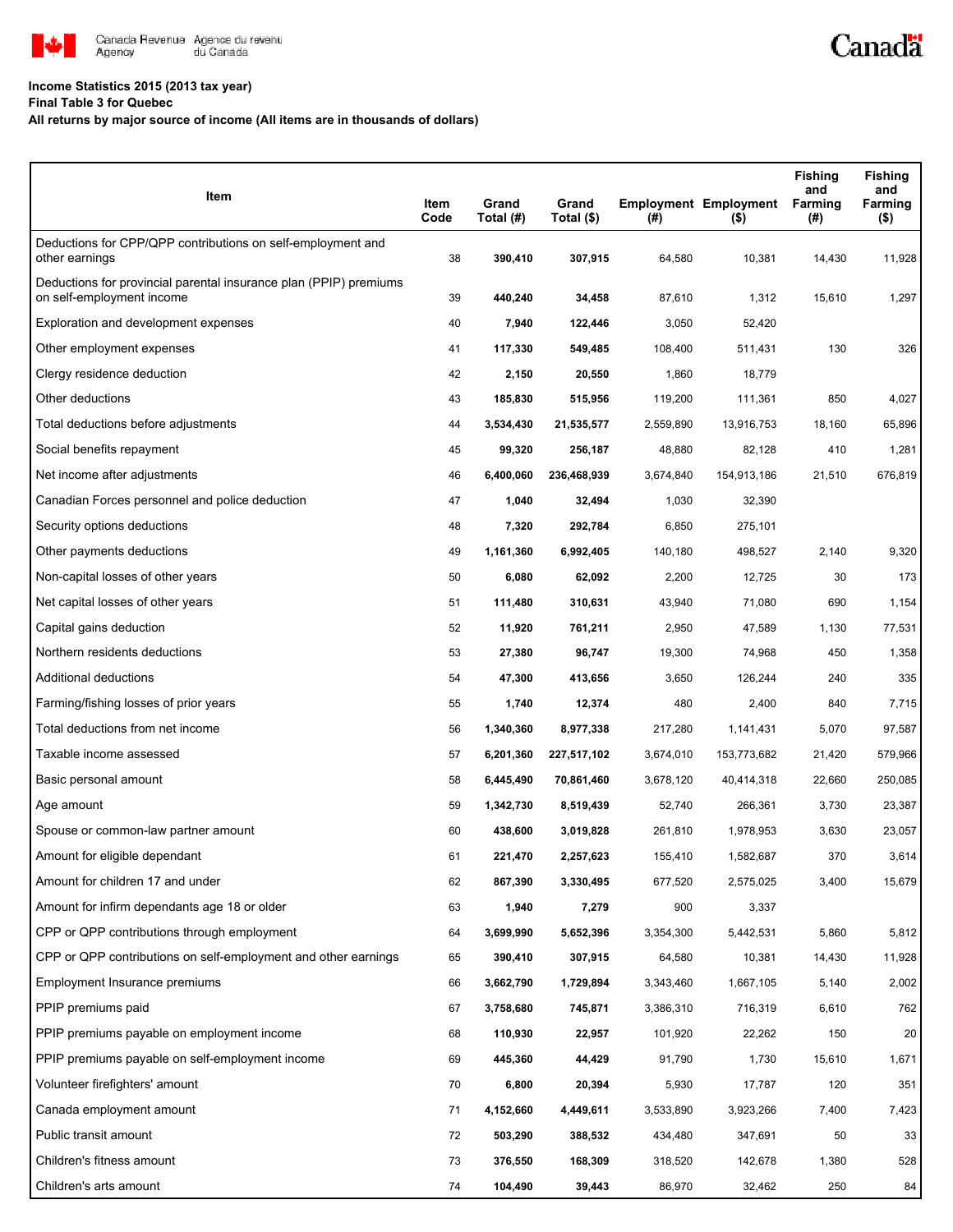

# **Income Statistics 2015 (2013 tax year)**

**Final Table 3 for Quebec**

**All returns by major source of income (All items are in thousands of dollars)**

| Item                                                              |              |                    |                     |           |                                         | <b>Fishing</b><br>and | <b>Fishing</b><br>and |
|-------------------------------------------------------------------|--------------|--------------------|---------------------|-----------|-----------------------------------------|-----------------------|-----------------------|
|                                                                   | Item<br>Code | Grand<br>Total (#) | Grand<br>Total (\$) | (#)       | <b>Employment Employment</b><br>$($ \$) | Farming<br>(#)        | Farming<br>$($ \$)    |
| Home buyers' amount                                               | 75           | 47,110             | 202,066             | 42,860    | 183,685                                 | 40                    | 185                   |
| Pension income amount                                             | 76           | 1,221,950          | 2,306,921           | 118,080   | 223,495                                 | 2,670                 | 4,744                 |
| Caregiver amount                                                  | 77           | 42,150             | 201,771             | 26,490    | 127,142                                 | 320                   | 1,433                 |
| Disability amount                                                 | 78           | 89,200             | 685,588             | 13,570    | 104,807                                 | 110                   | 841                   |
| Disability amount transferred from a dependant                    | 79           | 40,790             | 414,628             | 28,230    | 302,345                                 | 280                   | 2,367                 |
| Interest paid on student loans                                    | 80           | 137,920            | 49,653              | 122,110   | 43,543                                  | 80                    | 26                    |
| Tuition, education, and textbook amounts                          | 81           | 415,740            | 1,534,208           | 357,250   | 1,330,997                               | 370                   | 857                   |
| Tuition, education, and textbook amounts transferred from a child | 82           | 189,710            | 881,081             | 159,080   | 738,612                                 | 990                   | 4,639                 |
| Amounts transferred from spouse or common-law partner             | 83           | 290,920            | 1,458,570           | 85,290    | 353,003                                 | 2,040                 | 10,600                |
| Medical expenses                                                  | 84           | 1,910,350          | 3,854,748           | 971,030   | 1,597,848                               | 8,990                 | 15,941                |
| Total tax credits on personal amounts                             | 85           | 6,445,530          | 16,973,726          | 3,678,140 | 9,622,867                               | 22,660                | 58,219                |
| Allowable charitable donations and government gifts               | 86           | 1,281,810          | 936,689             | 784,890   | 387,082                                 | 5,570                 | 2,718                 |
| Eligible cultural and ecological gifts                            | 87           | 1,700              | 31,402              | 860       | 6,633                                   |                       |                       |
| Total tax credit on donations and gifts                           | 88           | 1,264,510          | 258,205             | 769,920   | 102,041                                 | 5,540                 | 681                   |
| Total federal non-refundable tax credits                          | 89           | 6,445,530          | 17,231,931          | 3,678,140 | 9,724,908                               | 22,660                | 58,899                |
| Federal dividend tax credit                                       | 90           | 709,560            | 1,406,588           | 335,420   | 224,740                                 | 4,050                 | 3,219                 |
| Overseas employment tax credit                                    | 91           | 1,820              | 16,180              | 1,780     | 15,953                                  |                       |                       |
| Minimum tax carryover                                             | 92           | 8,910              | 24,482              | 2,610     | 9,297                                   | 300                   | 785                   |
| Basic federal tax                                                 | 93           | 3,997,220          | 23,974,421          | 2,808,190 | 17,546,356                              | 12,040                | 43,995                |
| Federal Foreign Tax Credit                                        | 94           | 224,760            | 109,493             | 100,800   | 66,134                                  | 1,120                 | 584                   |
| Federal Political contribution tax credit                         | 95           | 16,420             | 2,239               | 6,800     | 1,033                                   | 70                    | 8                     |
| <b>Investment Tax Credit</b>                                      | 96           | 6,280              | 15,759              | 2,550     | 7,147                                   | 680                   | 742                   |
| Labour-sponsored funds tax credit                                 | 97           | 307,070            | 132,785             | 283,270   | 121,098                                 | 490                   | 269                   |
| Alternative minimum tax payable                                   | 98           | 7,110              | 32,830              | 250       | 475                                     | 230                   | 1,369                 |
| Net federal tax                                                   | 99           | 3,982,570          | 23,715,022          | 2,804,000 | 17,351,828                              | 11,500                | 42,356                |
| CPP contributions on self-employment                              | 100          |                    |                     |           |                                         |                       |                       |
| Social Benefits repayment                                         | 101          | 99,320             | 256,187             | 48,880    | 82,128                                  | 410                   | 1,281                 |
| <b>Net Provincial Tax</b>                                         | 102          | 2,920              | 64,434              | 160       | 456                                     |                       |                       |
| Total tax payable                                                 | 103          | 3,983,610          | 24,035,875          | 2,804,060 | 17,434,421                              | 11,510                | 43,667                |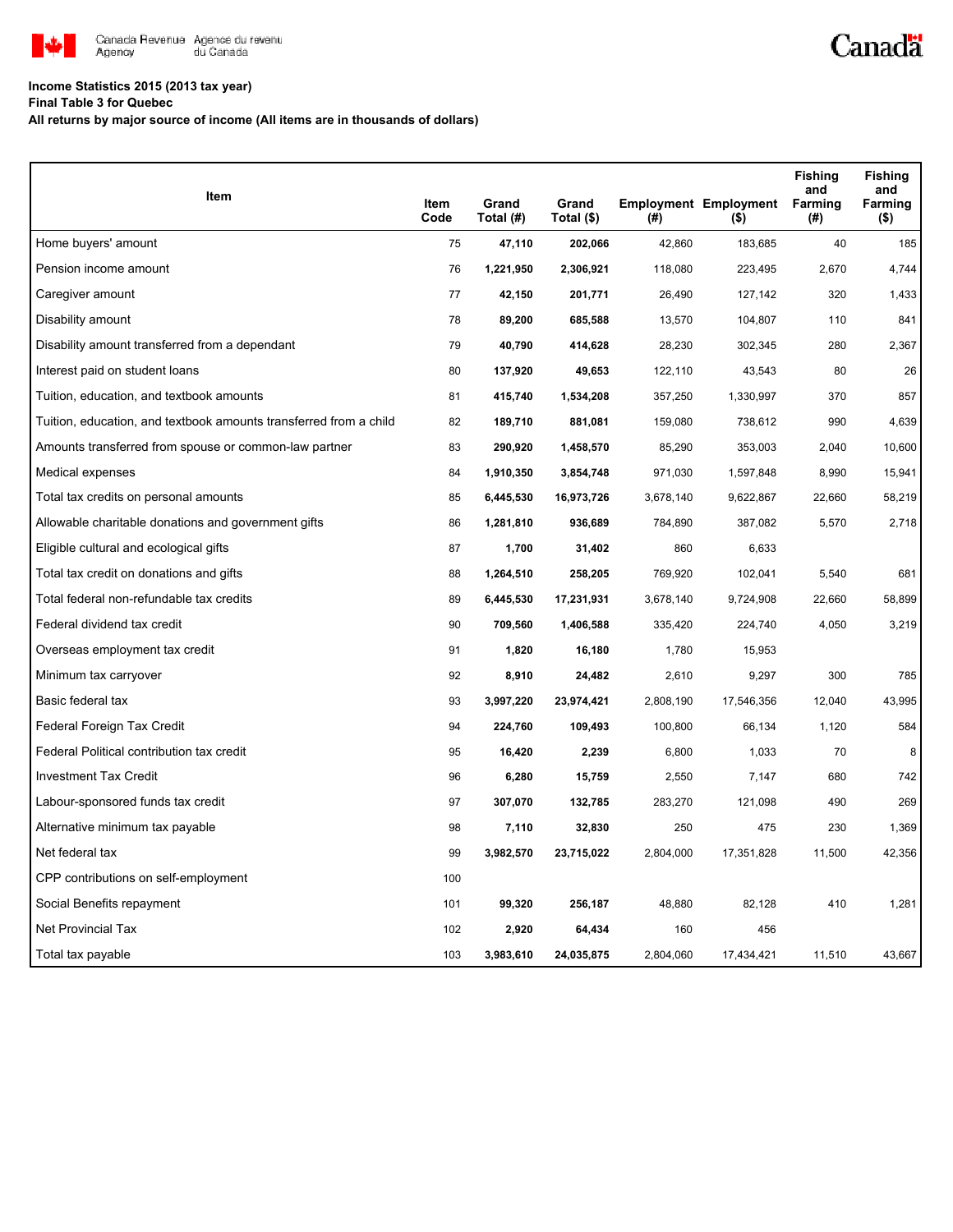| Item                                                                                              | Item<br>Code   | Income $(\#)$ | $lncome($ \$) | <b>Sales</b><br>Professional Professional (Self-Employment) (Self-Employment)<br>(#) | <b>Sales</b><br>$($ \$) | Proprietorship/<br><b>Partnerships</b><br>(#) | Proprietorship/<br><b>Partnerships</b><br>$($ \$) |
|---------------------------------------------------------------------------------------------------|----------------|---------------|---------------|--------------------------------------------------------------------------------------|-------------------------|-----------------------------------------------|---------------------------------------------------|
| Number of taxable returns                                                                         | 1              | 39,260        |               | 12,210                                                                               |                         | 121,760                                       |                                                   |
| Number of non-taxable returns                                                                     | $\overline{2}$ | 14,510        |               | 8,140                                                                                |                         | 125,300                                       |                                                   |
| Total number of returns                                                                           | 3              | 53,770        |               | 20,350                                                                               |                         | 247,050                                       |                                                   |
| Employment income                                                                                 | 4              | 12,940        | 248,067       | 3,900                                                                                | 31,312                  | 53,140                                        | 580,064                                           |
| Commissions (from employment)                                                                     | 5              | 210           | 373           | 330                                                                                  | 2,446                   | 1,520                                         | 14,464                                            |
| Other employment income                                                                           | 6              | 3,140         | 8,303         | 790                                                                                  | 1,036                   | 7,950                                         | 18,536                                            |
| Old Age Security pension (OASP)                                                                   | $\overline{7}$ | 5,450         | 28,308        | 1,700                                                                                | 9,503                   | 13,900                                        | 76,072                                            |
| CPP or QPP benefits                                                                               | 8              | 6,440         | 55,324        | 2,590                                                                                | 18,376                  | 25,290                                        | 138,105                                           |
| Other pensions or superannuation                                                                  | 9              | 2,760         | 85,824        | 750                                                                                  | 11,835                  | 7,210                                         | 113,636                                           |
| Elected split-pension amount                                                                      | 10             | 1,500         | 11,260        | 510                                                                                  | 3,574                   | 4,910                                         | 37,023                                            |
| Universal Child Care Benefit (UCCB)                                                               | 11             | 3,940         | 5,947         | 1,560                                                                                | 2,277                   | 26,970                                        | 39,989                                            |
| Employment Insurance and other benefits                                                           | 12             | 2,510         | 20,776        | 790                                                                                  | 4,277                   | 12,360                                        | 63,096                                            |
| Taxable amount of dividends from taxable<br>Canadian corporations                                 | 13             | 13,780        | 179,751       | 3,160                                                                                | 18,516                  | 20,790                                        | 140,843                                           |
| Interest and other investment income                                                              | 14             | 19,550        | 63,914        | 3,840                                                                                | 4,479                   | 37,420                                        | 50,758                                            |
| Net partnership income (Limited or<br>non-active partners only)                                   | 15             | 960           | 12,678        | 100                                                                                  | -25                     | 300                                           | 1,903                                             |
| Net rental income                                                                                 | 16             | 4,770         | 11,396        | 2,150                                                                                | 2,057                   | 20,450                                        | 51,195                                            |
| Taxable capital gains                                                                             | 17             | 8,510         | 52,944        | 1,980                                                                                | 6,769                   | 13,500                                        | 71,494                                            |
| Registered retirement savings plan<br>income (RRSP)                                               | 18             | 3,630         | 24,394        | 2,680                                                                                | 16,082                  | 22,990                                        | 75,462                                            |
| Other income                                                                                      | 19             | 10,940        | 38,846        | 2,880                                                                                | 8,309                   | 22,260                                        | 69,122                                            |
| Net business income                                                                               | 20             | 1,310         | 6,027         | 780                                                                                  | 1,125                   | 243,800                                       | 4,751,447                                         |
| Net professional income                                                                           | 21             | 53,320        | 5,165,478     | 160                                                                                  | 204                     | 1,010                                         | 18,950                                            |
| Net commission income                                                                             | 22             | 220           | 697           | 20,170                                                                               | 672,606                 | 1,200                                         | 5,779                                             |
| Net farming income                                                                                | 23             | 270           | $-1,465$      | 50                                                                                   | -337                    | 1,370                                         | $-1,533$                                          |
| Net fishing income                                                                                | 24             |               |               |                                                                                      |                         |                                               |                                                   |
| Workers' compensation benefits                                                                    | 25             | 140           | 1,152         | 120                                                                                  | 850                     | 2,350                                         | 17,122                                            |
| Social assistance payments                                                                        | 26             | 250           | 882           | 200                                                                                  | 656                     | 2,600                                         | 9,616                                             |
| Net federal supplements                                                                           | 27             | 450           | 1,414         | 300                                                                                  | 951                     | 5,340                                         | 17,431                                            |
| Total income assessed                                                                             | 28             | 53,670        | 6,023,118     | 20,320                                                                               | 817,131                 | 246,250                                       | 6,363,556                                         |
| Registered pension plan contributions<br>(RPP)                                                    | 29             | 2,990         | 7,597         | 500                                                                                  | 395                     | 10,250                                        | 8,898                                             |
| <b>RRSP</b> deduction                                                                             | 30             | 29,010        | 453,770       | 6,120                                                                                | 58,596                  | 52,490                                        | 305,845                                           |
| Deduction for elected split-pension<br>amount                                                     | 31             | 1,440         | 21,522        | 340                                                                                  | 3,107                   | 2,900                                         | 27,305                                            |
| Annual union, professional, or like dues                                                          | 32             | 10,890        | 15,023        | 2,290                                                                                | 1,560                   | 26,560                                        | 11,527                                            |
| Child care expenses                                                                               | 33             | 6,510         | 21,097        | 2,390                                                                                | 6,174                   | 37,770                                        | 75,966                                            |
| Business investment loss                                                                          | 34             | 40            | 942           | 20                                                                                   | 646                     | 120                                           | 2,708                                             |
| Moving expenses                                                                                   | 35             | 280           | 1,327         |                                                                                      |                         | 210                                           | 958                                               |
| Support payments made                                                                             | 36             | 410           | 15,779        | 50                                                                                   | 662                     | 360                                           | 3,762                                             |
| Carrying charges and interest expenses                                                            | 37             | 6,200         | 25,885        | 1,150                                                                                | 3,055                   | 5,070                                         | 14,274                                            |
| Deductions for CPP/QPP contributions on<br>self-employment and other earnings                     | 38             | 48,640        | 75,902        | 17,990                                                                               | 21,303                  | 209,800                                       | 173,310                                           |
| Deductions for provincial parental<br>insurance plan (PPIP) premiums on<br>self-employment income | 39             | 50,300        | 8,767         | 18,710                                                                               | 2,328                   | 220,540                                       | 18,829                                            |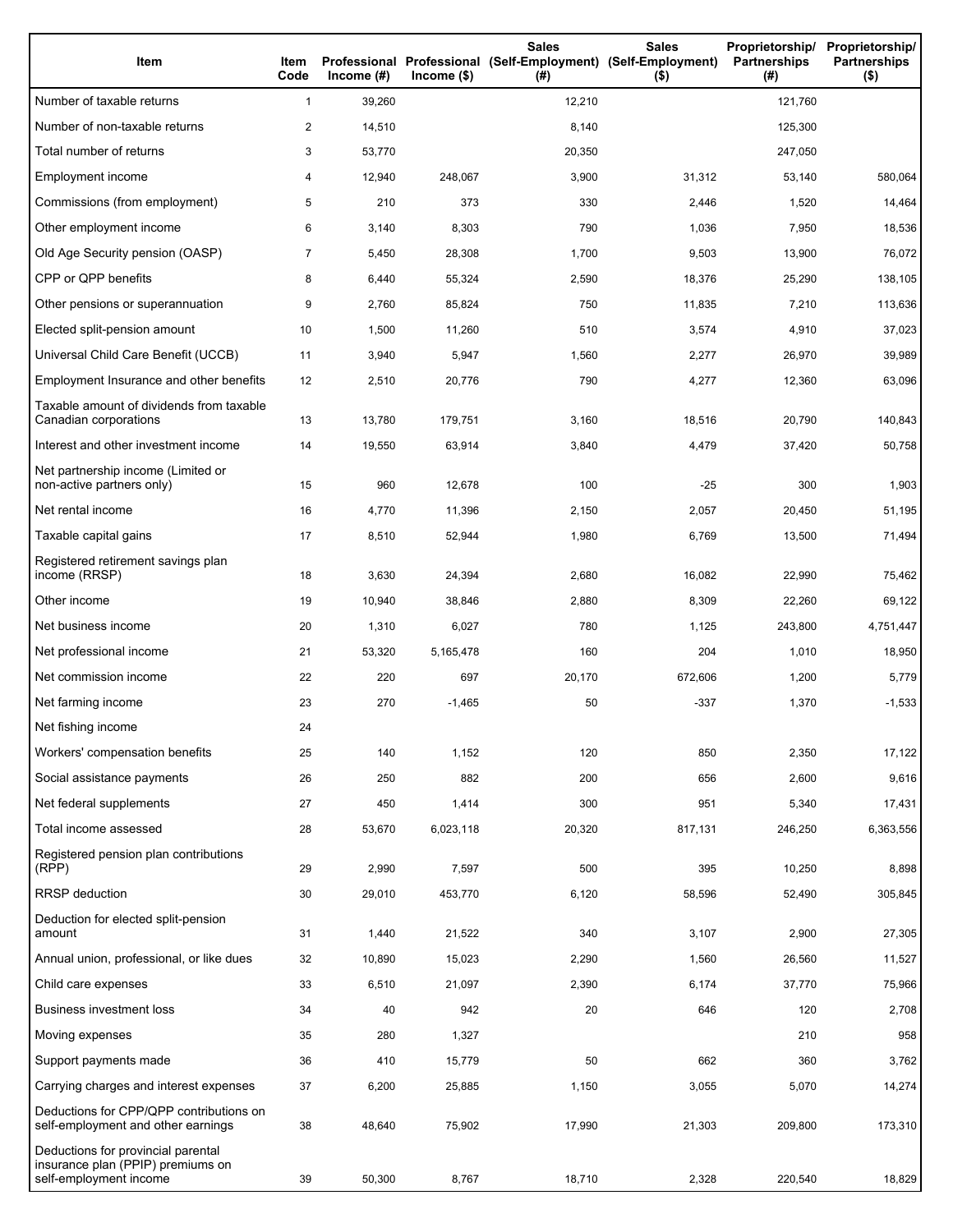| Item                                                              | Item<br>Code | Income $(\#)$ | $lncome$ (\$) | <b>Sales</b><br>Professional Professional (Self-Employment) (Self-Employment)<br>(#) | <b>Sales</b><br>$($ \$) | Proprietorship/<br>Partnerships<br>(#) | Proprietorship/<br><b>Partnerships</b><br>$($ \$) |
|-------------------------------------------------------------------|--------------|---------------|---------------|--------------------------------------------------------------------------------------|-------------------------|----------------------------------------|---------------------------------------------------|
| Exploration and development expenses                              | 40           | 650           | 8,832         | 80                                                                                   | 1,240                   | 190                                    | 2,902                                             |
| Other employment expenses                                         | 41           | 250           | 1,017         | 320                                                                                  | 2,608                   | 930                                    | 4,084                                             |
| Clergy residence deduction                                        | 42           |               |               |                                                                                      |                         | 20                                     | 113                                               |
| Other deductions                                                  | 43           | 1,180         | 2,158         | 470                                                                                  | 681                     | 5,140                                  | 6,795                                             |
| Total deductions before adjustments                               | 44           | 52,110        | 659,718       | 19,140                                                                               | 102,500                 | 228,650                                | 657,425                                           |
| Social benefits repayment                                         | 45           | 2,430         | 12,676        | 260                                                                                  | 944                     | 1,120                                  | 3,839                                             |
| Net income after adjustments                                      | 46           | 53,000        | 5,358,660     | 19,850                                                                               | 716,263                 | 239,650                                | 5,777,445                                         |
| Canadian Forces personnel and police<br>deduction                 | 47           |               |               |                                                                                      |                         |                                        |                                                   |
| Security options deductions                                       | 48           | 10            | 336           |                                                                                      |                         | 20                                     | 274                                               |
| Other payments deductions                                         | 49           | 830           | 3,442         | 620                                                                                  | 2,453                   | 10,220                                 | 44,159                                            |
| Non-capital losses of other years                                 | 50           | 170           | 4,015         | 150                                                                                  | 751                     | 1,530                                  | 20,118                                            |
| Net capital losses of other years                                 | 51           | 3,200         | 10,828        | 680                                                                                  | 1,302                   | 2,860                                  | 5,368                                             |
| Capital gains deduction                                           | 52           | 160           | 6,688         | 20                                                                                   | 435                     | 260                                    | 8,179                                             |
| Northern residents deductions                                     | 53           |               |               |                                                                                      |                         | 400                                    | 1,052                                             |
| Additional deductions                                             | 54           | 130           | 1,902         | 30                                                                                   | 68                      | 350                                    | 1,871                                             |
| Farming/fishing losses of prior years                             | 55           | 20            | 175           |                                                                                      |                         | 80                                     | 431                                               |
| Total deductions from net income                                  | 56           | 4,540         | 27,682        | 1,480                                                                                | 5,040                   | 15,360                                 | 81,489                                            |
| Taxable income assessed                                           | 57           | 52,970        | 5,331,176     | 19,830                                                                               | 711,300                 | 239,370                                | 5,697,626                                         |
| Basic personal amount                                             | 58           | 53,770        | 592,301       | 20,350                                                                               | 223,964                 | 247,050                                | 2,717,020                                         |
| Age amount                                                        | 59           | 2,720         | 13,806        | 1,500                                                                                | 8,428                   | 13,170                                 | 82,185                                            |
| Spouse or common-law partner amount                               | 60           | 3,870         | 29,210        | 2,010                                                                                | 14,616                  | 25,710                                 | 182,559                                           |
| Amount for eligible dependant                                     | 61           | 2,030         | 20,508        | 990                                                                                  | 10,162                  | 13,030                                 | 133,328                                           |
| Amount for children 17 and under                                  | 62           | 11,720        | 47,937        | 3,900                                                                                | 15,479                  | 43,030                                 | 169,798                                           |
| Amount for infirm dependants age 18 or<br>older                   | 63           | 30            | 92            |                                                                                      |                         | 50                                     | 158                                               |
| CPP or QPP contributions through<br>employment                    | 64           | 11,450        | 8,094         | 3,370                                                                                | 1,369                   | 46,260                                 | 22,531                                            |
| CPP or QPP contributions on<br>self-employment and other earnings | 65           | 48,640        | 75,902        | 17,990                                                                               | 21,303                  | 209,800                                | 173,310                                           |
| Employment Insurance premiums                                     | 66           | 8,150         | 2,206         | 2,590                                                                                | 453                     | 36,710                                 | 7,325                                             |
| PPIP premiums paid                                                | 67           | 11,630        | 1,068         | 3,350                                                                                | 177                     | 47,210                                 | 2,944                                             |
| PPIP premiums payable on employment<br>income                     | 68           | 380           | 34            | 110                                                                                  | 5                       | 1,430                                  | 86                                                |
| PPIP premiums payable on<br>self-employment income                | 69           | 50,320        | 11,292        | 18,740                                                                               | 2,999                   | 220,670                                | 24,250                                            |
| Volunteer firefighters' amount                                    | 70           |               |               |                                                                                      |                         | 260                                    | 771                                               |
| Canada employment amount                                          | 71           | 14,990        | 13,464        | 4,460                                                                                | 4,014                   | 57,460                                 | 54,728                                            |
| Public transit amount                                             | 72           | 3,450         | 2,380         | 810                                                                                  | 554                     | 8,480                                  | 5,459                                             |
| Children's fitness amount                                         | 73           | 6,890         | 4,011         | 1,600                                                                                | 800                     | 16,730                                 | 7,388                                             |
| Children's arts amount                                            | 74           | 2,840         | 1,428         | 510                                                                                  | 208                     | 4,720                                  | 1,789                                             |
| Home buyers' amount                                               | 75           | 460           | 2,109         | 130                                                                                  | 583                     | 1,220                                  | 5,326                                             |
| Pension income amount                                             | 76           | 4,040         | 7,786         | 1,220                                                                                | 2,278                   | 11,570                                 | 21,209                                            |
| Caregiver amount                                                  | 77           | 390           | 2,072         | 200                                                                                  | 960                     | 1,770                                  | 8,298                                             |
| Disability amount                                                 | 78           | 160           | 1,233         | 60                                                                                   | 425                     | 670                                    | 5,121                                             |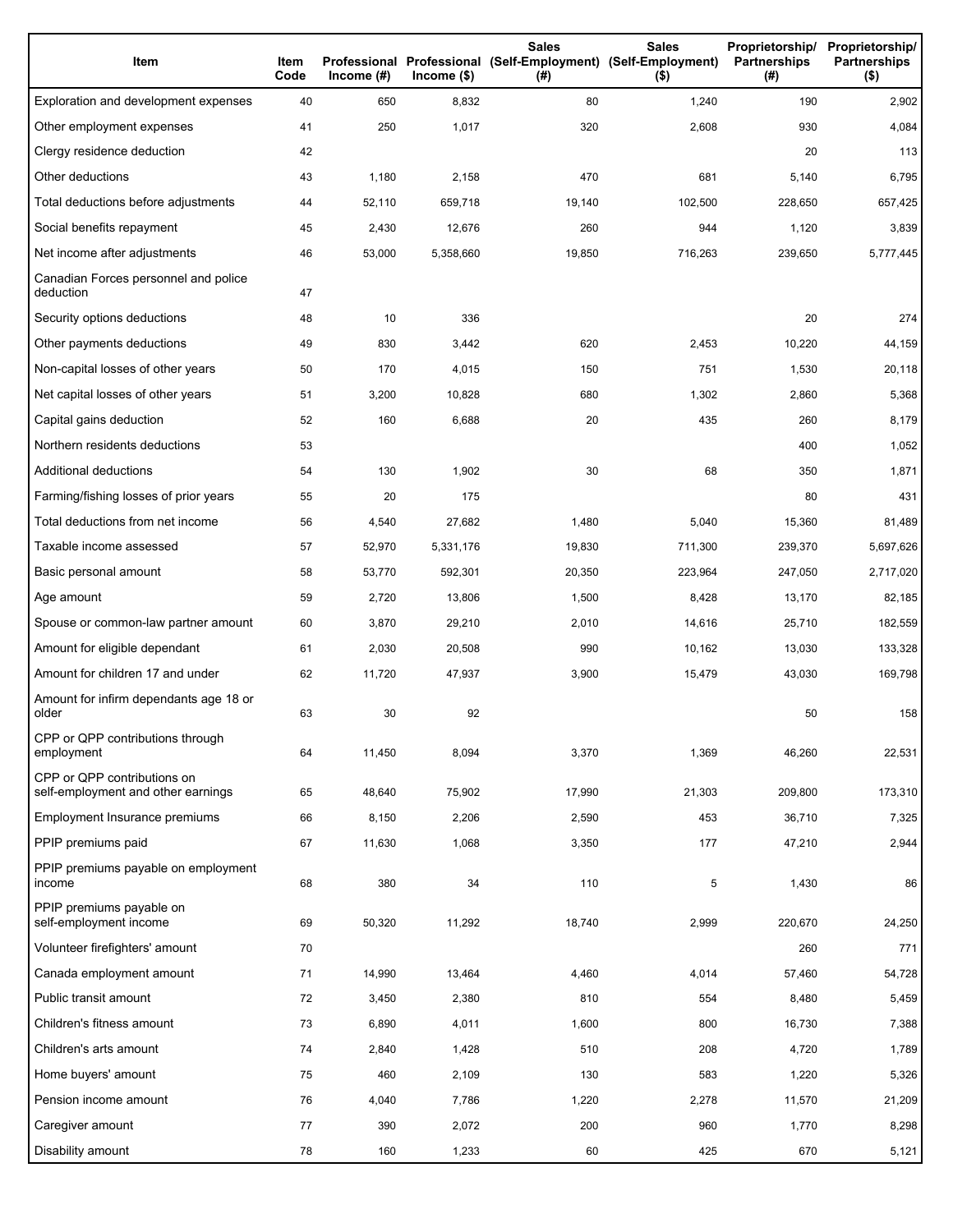| Item                                                                 | Item<br>Code | Income $(\#)$ | Income (\$) | <b>Sales</b><br>(#) | <b>Sales</b><br>Proprietorship/<br>Professional Professional (Self-Employment) (Self-Employment)<br><b>Partnerships</b><br>$($ \$) |         | Proprietorship/<br><b>Partnerships</b><br>$($ \$) |
|----------------------------------------------------------------------|--------------|---------------|-------------|---------------------|------------------------------------------------------------------------------------------------------------------------------------|---------|---------------------------------------------------|
| Disability amount transferred from a<br>dependant                    | 79           | 480           | 4,865       | 150                 | 1,506                                                                                                                              | 1,770   | 17,260                                            |
| Interest paid on student loans                                       | 80           | 2,770         | 1,231       | 350                 | 125                                                                                                                                | 3,700   | 1,577                                             |
| Tuition, education, and textbook amounts                             | 81           | 3,410         | 17,674      | 990                 | 3,104                                                                                                                              | 10,440  | 33,551                                            |
| Tuition, education, and textbook amounts<br>transferred from a child | 82           | 4,040         | 22,157      | 870                 | 4,061                                                                                                                              | 6.670   | 29,159                                            |
| Amounts transferred from spouse or<br>common-law partner             | 83           | 1,350         | 5,824       | 710                 | 3,121                                                                                                                              | 9,330   | 41,712                                            |
| Medical expenses                                                     | 84           | 18,130        | 47,338      | 6,890               | 13,936                                                                                                                             | 87,170  | 146,191                                           |
| Total tax credits on personal amounts                                | 85           | 53,770        | 140,436     | 20,350              | 50,203                                                                                                                             | 247,050 | 584,302                                           |
| Allowable charitable donations and<br>government gifts               | 86           | 21,710        | 48,770      | 4,690               | 4,618                                                                                                                              | 32,120  | 23,566                                            |
| Eligible cultural and ecological gifts                               | 87           | 30            | 1,135       |                     |                                                                                                                                    | 70      | 1,396                                             |
| Total tax credit on donations and gifts                              | 88           | 21,670        | 13,978      | 4,650               | 1,251                                                                                                                              | 31,860  | 6,698                                             |
| Total federal non-refundable tax credits                             | 89           | 53,770        | 154,414     | 20,350              | 51,454                                                                                                                             | 247,050 | 591,000                                           |
| Federal dividend tax credit                                          | 90           | 13,270        | 24,892      | 2,820               | 2,485                                                                                                                              | 16,990  | 16,823                                            |
| Overseas employment tax credit                                       | 91           |               |             |                     |                                                                                                                                    |         |                                                   |
| Minimum tax carryover                                                | 92           | 90            | 298         | 30                  | 88                                                                                                                                 | 240     | 601                                               |
| Basic federal tax                                                    | 93           | 39,370        | 1,059,830   | 12,270              | 81,162                                                                                                                             | 122,630 | 478,437                                           |
| Federal Foreign Tax Credit                                           | 94           | 6,620         | 3,460       | 780                 | 66                                                                                                                                 | 5,390   | 2,979                                             |
| Federal Political contribution tax credit                            | 95           | 630           | 135         | 90                  | 11                                                                                                                                 | 430     | 61                                                |
| <b>Investment Tax Credit</b>                                         | 96           | 430           | 1,361       | 60                  | 167                                                                                                                                | 300     | 568                                               |
| Labour-sponsored funds tax credit                                    | 97           | 2,310         | 1,505       | 770                 | 477                                                                                                                                | 5,970   | 3,117                                             |
| Alternative minimum tax payable                                      | 98           | 60            | 216         |                     |                                                                                                                                    | 80      | 374                                               |
| Net federal tax                                                      | 99           | 39,210        | 1,053,383   | 12,200              | 80,444                                                                                                                             | 121,490 | 471,670                                           |
| CPP contributions on self-employment                                 | 100          |               |             |                     |                                                                                                                                    |         |                                                   |
| Social Benefits repayment                                            | 101          | 2,430         | 12,676      | 260                 | 944                                                                                                                                | 1,120   | 3,839                                             |
| <b>Net Provincial Tax</b>                                            | 102          | 1,890         | 57,702      | 20                  | 86                                                                                                                                 | 440     | 2,681                                             |
| Total tax payable                                                    | 103          | 39,260        | 1,123,804   | 12,210              | 81,484                                                                                                                             | 121,760 | 478,353                                           |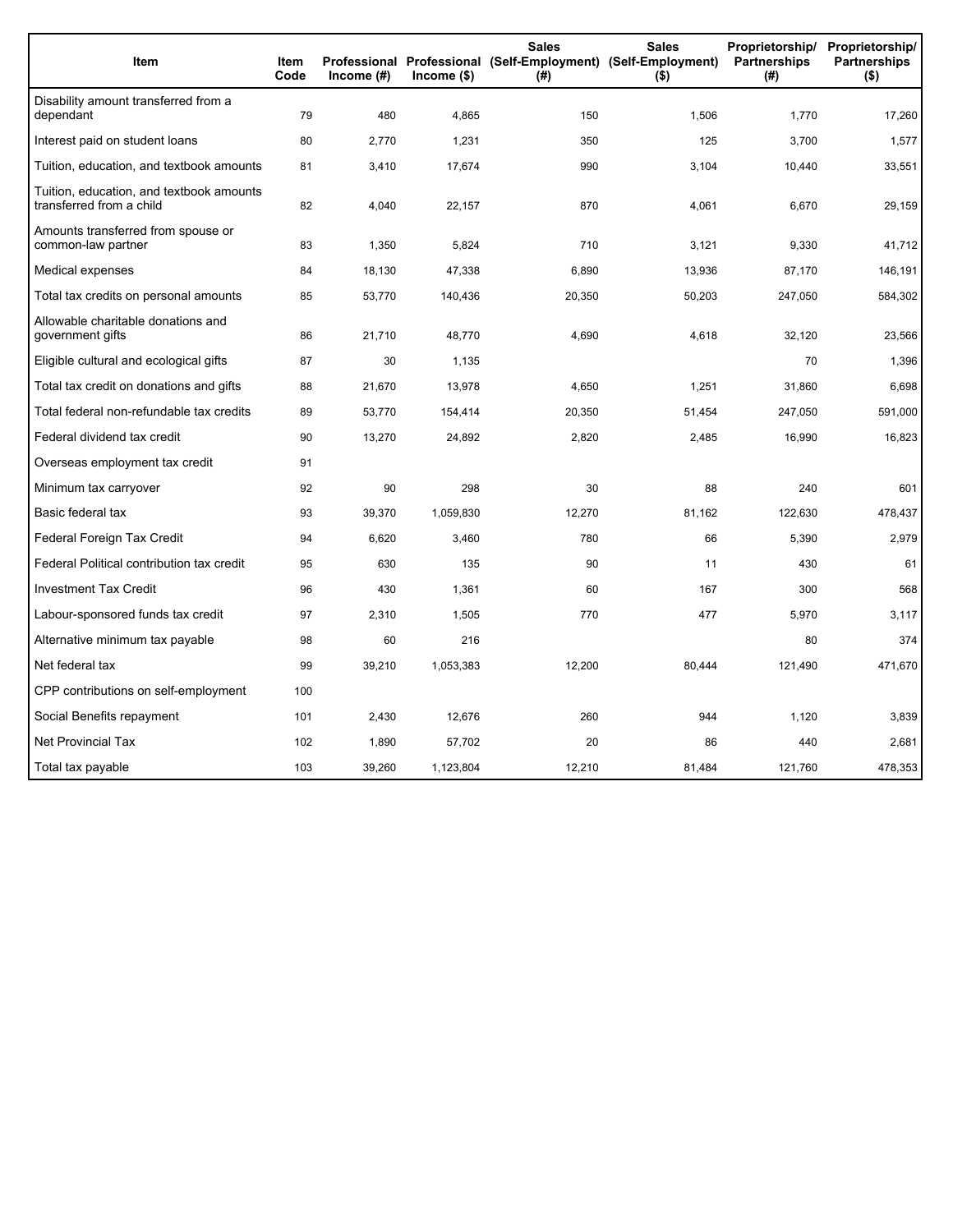| Item                                                                                           | Item<br>Code | (#)     | Investment Investment<br>$($ \$) | Pension<br>(#) | Pension<br>$($ \$) | <b>Benefit</b><br>(#) | <b>Benefit</b><br>$($ \$) |
|------------------------------------------------------------------------------------------------|--------------|---------|----------------------------------|----------------|--------------------|-----------------------|---------------------------|
| Number of taxable returns                                                                      | $\mathbf{1}$ | 141,870 |                                  | 704,310        |                    | 76,190                |                           |
| Number of non-taxable returns                                                                  | 2            | 102,510 |                                  | 712,250        |                    | 516,480               |                           |
| Total number of returns                                                                        | 3            | 244,380 |                                  | 1,416,560      |                    | 592,660               |                           |
| Employment income                                                                              | 4            | 84,300  | 2,535,851                        | 155,550        | 1,018,668          | 151,360               | 888,347                   |
| Commissions (from employment)                                                                  | 5            | 1,820   | 36,103                           | 2,020          | 6,518              | 2,590                 | 4,286                     |
| Other employment income                                                                        | 6            | 13,440  | 41,677                           | 106,050        | 94,673             | 14,550                | 13,537                    |
| Old Age Security pension (OASP)                                                                | 7            | 65,230  | 377,712                          | 1,117,440      | 7,020,027          | 101,380               | 494,216                   |
| CPP or QPP benefits                                                                            | 8            | 83,440  | 532,675                          | 1,307,560      | 8,789,544          | 102,910               | 182,825                   |
| Other pensions or superannuation                                                               | 9            | 41,460  | 706,235                          | 908,580        | 18,456,213         | 7,660                 | 42,920                    |
| Elected split-pension amount                                                                   | 10           | 11,660  | 77,612                           | 198,640        | 2,427,882          | 1,710                 | 10,441                    |
| Universal Child Care Benefit (UCCB)                                                            | 11           | 10,260  | 16,066                           | 970            | 1,221              | 131,720               | 209,501                   |
| Employment Insurance and other benefits                                                        | 12           | 12,090  | 92,010                           | 20,560         | 108,836            | 125,590               | 1,623,319                 |
| Taxable amount of dividends from taxable Canadian corporations                                 | 13           | 142,180 | 7,872,350                        | 236,360        | 590,773            | 9,590                 | 9,471                     |
| Interest and other investment income                                                           | 14           | 133,240 | 1,024,820                        | 557,350        | 1,023,510          | 32,220                | 19,749                    |
| Net partnership income (Limited or non-active partners only)                                   | 15           | 2,850   | 42,545                           | 2,220          | 1,354              | 40                    | 3                         |
| Net rental income                                                                              | 16           | 103,430 | 1,322,680                        | 65,480         | 117,782            | 5,900                 | 2,233                     |
| Taxable capital gains                                                                          | 17           | 71,260  | 2,725,570                        | 133,520        | 236,082            | 5,430                 | 5,659                     |
| Registered retirement savings plan income (RRSP)                                               | 18           | 20,200  | 131,305                          | 108,740        | 555,601            | 19,850                | 36,810                    |
| Other income                                                                                   | 19           | 64,560  | 309,033                          | 218,190        | 492,656            | 50,120                | 95,757                    |
| Net business income                                                                            | 20           | 18,230  | 115,886                          | 29,660         | 74,365             | 9,040                 | 10,156                    |
| Net professional income                                                                        | 21           | 5,260   | 111,637                          | 7,630          | 43,339             | 1,450                 | 2,864                     |
| Net commission income                                                                          | 22           | 2,530   | 26,061                           | 3,130          | 7,241              | 1,020                 | 1,346                     |
| Net farming income                                                                             | 23           | 3,100   | $-4,819$                         | 5,960          | $-11,925$          | 430                   | $-1,093$                  |
| Net fishing income                                                                             | 24           | 50      | 1,157                            | 30             | 25                 | 100                   | 240                       |
| Workers' compensation benefits                                                                 | 25           | 2,670   | 27,956                           | 13,450         | 95,568             | 59,720                | 974,806                   |
| Social assistance payments                                                                     | 26           | 280     | 1,080                            | 16,850         | 45,044             | 292,860               | 2,402,003                 |
| Net federal supplements                                                                        | 27           | 11,790  | 34,692                           | 508,890        | 1,867,606          | 107,440               | 947,514                   |
| Total income assessed                                                                          | 28           | 244,180 | 18,161,660                       | 1,416,560      | 43,077,512         | 592,660               | 7,979,423                 |
| Registered pension plan contributions (RPP)                                                    | 29           | 15,830  | 30,013                           | 32,570         | 25,340             | 34,940                | 21,473                    |
| <b>RRSP</b> deduction                                                                          | 30           | 50,540  | 477,394                          | 61,960         | 458,659            | 24,490                | 42,987                    |
| Deduction for elected split-pension amount                                                     | 31           | 15,500  | 140,130                          | 218,120        | 2,362,989          | 1,170                 | 5,101                     |
| Annual union, professional, or like dues                                                       | 32           | 26,180  | 14,633                           | 62,130         | 12,481             | 47,170                | 10,403                    |
| Child care expenses                                                                            | 33           | 10,990  | 27,174                           | 1,460          | 1,439              | 43,480                | 80,557                    |
| Business investment loss                                                                       | 34           | 240     | 10,258                           | 210            | 6,132              |                       |                           |
| Moving expenses                                                                                | 35           | 130     | 667                              | 90             | 199                | 210                   | 428                       |
| Support payments made                                                                          | 36           | 960     | 29,991                           | 3,020          | 28,532             | 240                   | 1,075                     |
| Carrying charges and interest expenses                                                         | 37           | 40,180  | 301,675                          | 78,810         | 101,517            | 1,840                 | 1,758                     |
| Deductions for CPP/QPP contributions on self-employment and other<br>earnings                  | 38           | 14,590  | 8,473                            | 14,350         | 4,850              | 2,670                 | 428                       |
| Deductions for provincial parental insurance plan (PPIP) premiums on<br>self-employment income | 39           | 17,330  | 988                              | 20,070         | 672                | 5,270                 | 88                        |
| Exploration and development expenses                                                           | 40           | 2,190   | 44,503                           | 1,560          | 10,420             |                       |                           |
| Other employment expenses                                                                      | 41           | 1,690   | 9,025                            | 2,610          | 9,802              | 1,850                 | 6,303                     |
| Clergy residence deduction                                                                     | 42           | 30      | 247                              | 210            | 1,216              | 10                    | 30                        |
| Other deductions                                                                               | 43           | 10,360  | 24,083                           | 23,300         | 276,706            | 19,120                | 16,393                    |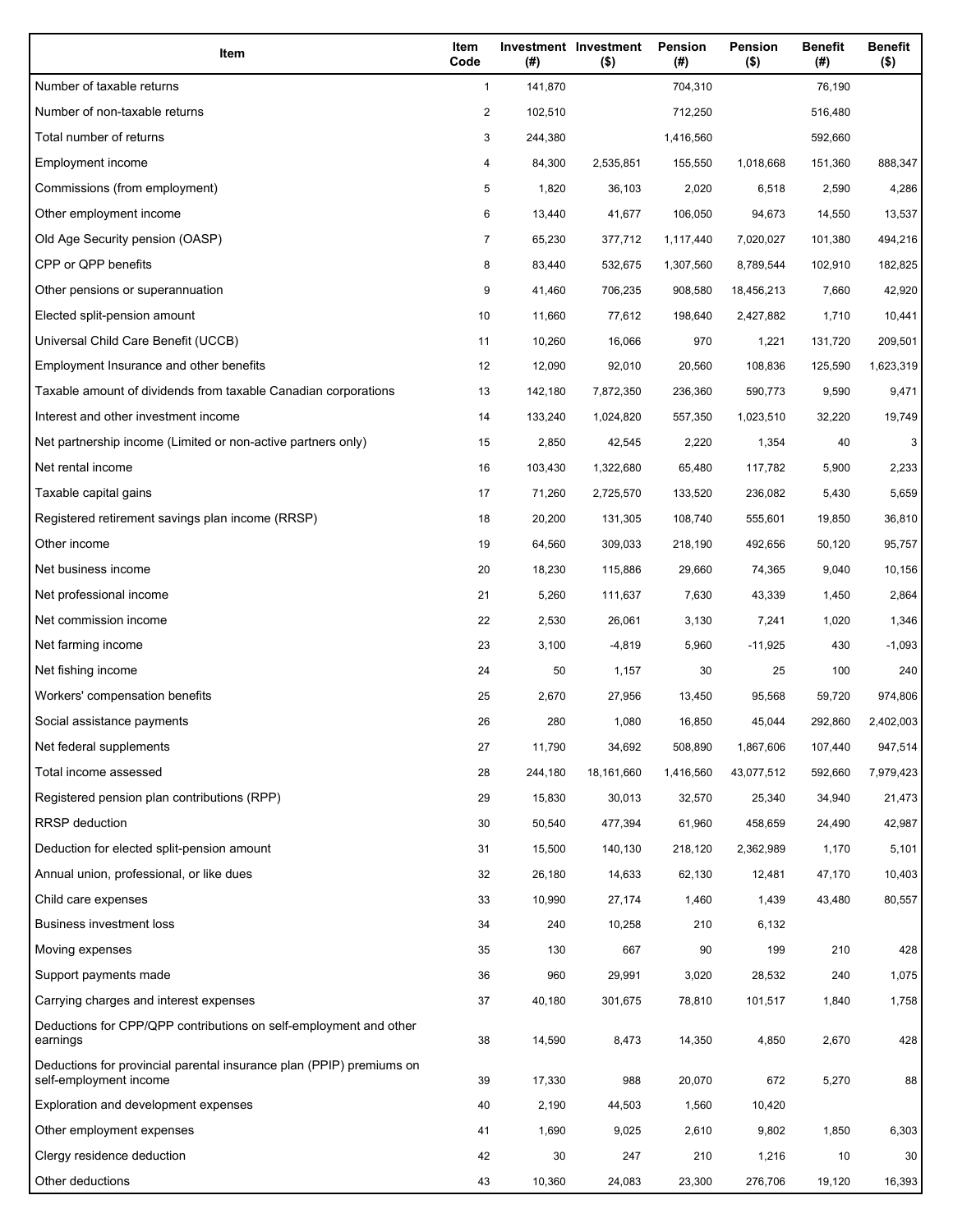| Item                                                              | <b>Item Code</b> | (#)     | Investment Investment<br>$($ \$) |           | Pension (#) Pension (\$) Benefit (#) Benefit (\$) |         |           |
|-------------------------------------------------------------------|------------------|---------|----------------------------------|-----------|---------------------------------------------------|---------|-----------|
| Total deductions before adjustments                               | 44               | 121,020 | 1,119,345                        | 377,070   | 3,301,096                                         | 104,250 | 188,502   |
| Social benefits repayment                                         | 45               | 19,530  | 82,905                           | 22,520    | 59,424                                            | 160     | 256       |
| Net income after adjustments                                      | 46               | 240,940 | 16,995,498                       | 1,416,250 | 39,725,648                                        | 591,780 | 7,793,117 |
| Canadian Forces personnel and police deduction                    | 47               |         |                                  |           |                                                   |         |           |
| Security options deductions                                       | 48               | 120     | 14,404                           | 170       | 930                                               |         |           |
| Other payments deductions                                         | 49               | 14,320  | 62,910                           | 533,600   | 2,008,248                                         | 449,090 | 4,324,373 |
| Non-capital losses of other years                                 | 50               | 1,080   | 18,789                           | 470       | 3,047                                             | 150     | 434       |
| Net capital losses of other years                                 | 51               | 19,170  | 155,891                          | 36,660    | 53,631                                            | 670     | 484       |
| Capital gains deduction                                           | 52               | 5,950   | 612,967                          | 1,230     | 4,927                                             | 50      | 153       |
| Northern residents deductions                                     | 53               | 390     | 1,074                            | 3,740     | 10,320                                            | 2,690   | 6,847     |
| Additional deductions                                             | 54               | 1,820   | 7,838                            | 37,220    | 240,989                                           | 2,990   | 22,104    |
| Farming/fishing losses of prior years                             | 55               | 140     | 882                              | 150       | 400                                               |         |           |
| Total deductions from net income                                  | 56               | 40,300  | 877,184                          | 589,690   | 2,322,666                                         | 451,330 | 4,354,473 |
| Taxable income assessed                                           | 57               | 240,620 | 16,119,519                       | 1,410,950 | 37,408,615                                        | 400,090 | 3,452,396 |
| Basic personal amount                                             | 58               | 244,370 | 2,691,563                        | 1,416,560 | 15,614,501                                        | 592,660 | 6,498,498 |
| Age amount                                                        | 59               | 49,240  | 257,530                          | 1,105,990 | 7,111,269                                         | 102,140 | 694,324   |
| Spouse or common-law partner amount                               | 60               | 17,270  | 117,482                          | 71,890    | 267,511                                           | 41,930  | 327,538   |
| Amount for eligible dependant                                     | 61               | 4,480   | 43,848                           | 3,700     | 25,562                                            | 35,840  | 380,361   |
| Amount for children 17 and under                                  | 62               | 26,220  | 106,172                          | 4,860     | 15,283                                            | 82,840  | 333,067   |
| Amount for infirm dependants age 18 or older                      | 63               | 110     | 365                              | 660       | 2,328                                             | 120     | 723       |
| CPP or QPP contributions through employment                       | 64               | 70,160  | 81,142                           | 80,730    | 35,514                                            | 94,390  | 30,167    |
| CPP or QPP contributions on self-employment and other earnings    | 65               | 14,590  | 8,473                            | 14,350    | 4,850                                             | 2,670   | 428       |
| Employment Insurance premiums                                     | 66               | 46,400  | 15,672                           | 81,940    | 13,661                                            | 103,040 | 12,955    |
| PPIP premiums paid                                                | 67               | 72,380  | 10,992                           | 89,590    | 5,357                                             | 104,720 | 4,746     |
| PPIP premiums payable on employment income                        | 68               | 1,360   | 159                              | 1,880     | 128                                               | 2,090   | 107       |
| PPIP premiums payable on self-employment income                   | 69               | 17,470  | 1,274                            | 20,330    | 868                                               | 5,510   | 116       |
| Volunteer firefighters' amount                                    | 70               | 80      | 249                              | 210       | 621                                               | 140     | 420       |
| Canada employment amount                                          | 71               | 89,820  | 91,527                           | 241,090   | 159,489                                           | 148,060 | 143,075   |
| Public transit amount                                             | 72               | 7,790   | 4,906                            | 23,070    | 11,424                                            | 14,960  | 9,704     |
| Children's fitness amount                                         | 73               | 12,980  | 6,893                            | 1,360     | 522                                               | 13,260  | 3,876     |
| Children's arts amount                                            | 74               | 4,330   | 1,928                            | 450       | 174                                               | 3,230   | 918       |
| Home buyers' amount                                               | 75               | 540     | 2,463                            | 490       | 2,143                                             | 1,090   | 4,338     |
| Pension income amount                                             | 76               | 49,700  | 91,007                           | 1,003,420 | 1,900,974                                         | 9,030   | 13,678    |
| Caregiver amount                                                  | 77               | 2,010   | 9,660                            | 7,520     | 36,234                                            | 2,470   | 11,469    |
| Disability amount                                                 | 78               | 4,510   | 34,703                           | 50,180    | 384,910                                           | 17,280  | 132,925   |
| Disability amount transferred from a dependant                    | 79               | 1,460   | 13,038                           | 5,250     | 39,786                                            | 2,400   | 26,307    |
| Interest paid on student loans                                    | 80               | 1,320   | 537                              | 270       | 142                                               | 6,580   | 2,154     |
| Tuition, education, and textbook amounts                          | 81               | 12,220  | 66,922                           | 10,040    | 8,083                                             | 10,080  | 24,534    |
| Tuition, education, and textbook amounts transferred from a child | 82               | 8,020   | 38,106                           | 6,530     | 29,020                                            | 800     | 2,747     |
| Amounts transferred from spouse or common-law partner             | 83               | 11,300  | 53,354                           | 148,900   | 831,923                                           | 26,020  | 132,921   |
| Medical expenses                                                  | 84               | 76,670  | 230,059                          | 636,540   | 1,593,010                                         | 67,240  | 129,287   |
| Total tax credits on personal amounts                             | 85               | 244,380 | 597,043                          | 1,416,560 | 4,214,299                                         | 592,660 | 1,338,221 |
| Allowable charitable donations and government gifts               | 86               | 60,760  | 234,945                          | 334,320   | 200,529                                           | 14,560  | 5,617     |
| Eligible cultural and ecological gifts                            | 87               |         |                                  | 570       | 2,304                                             |         |           |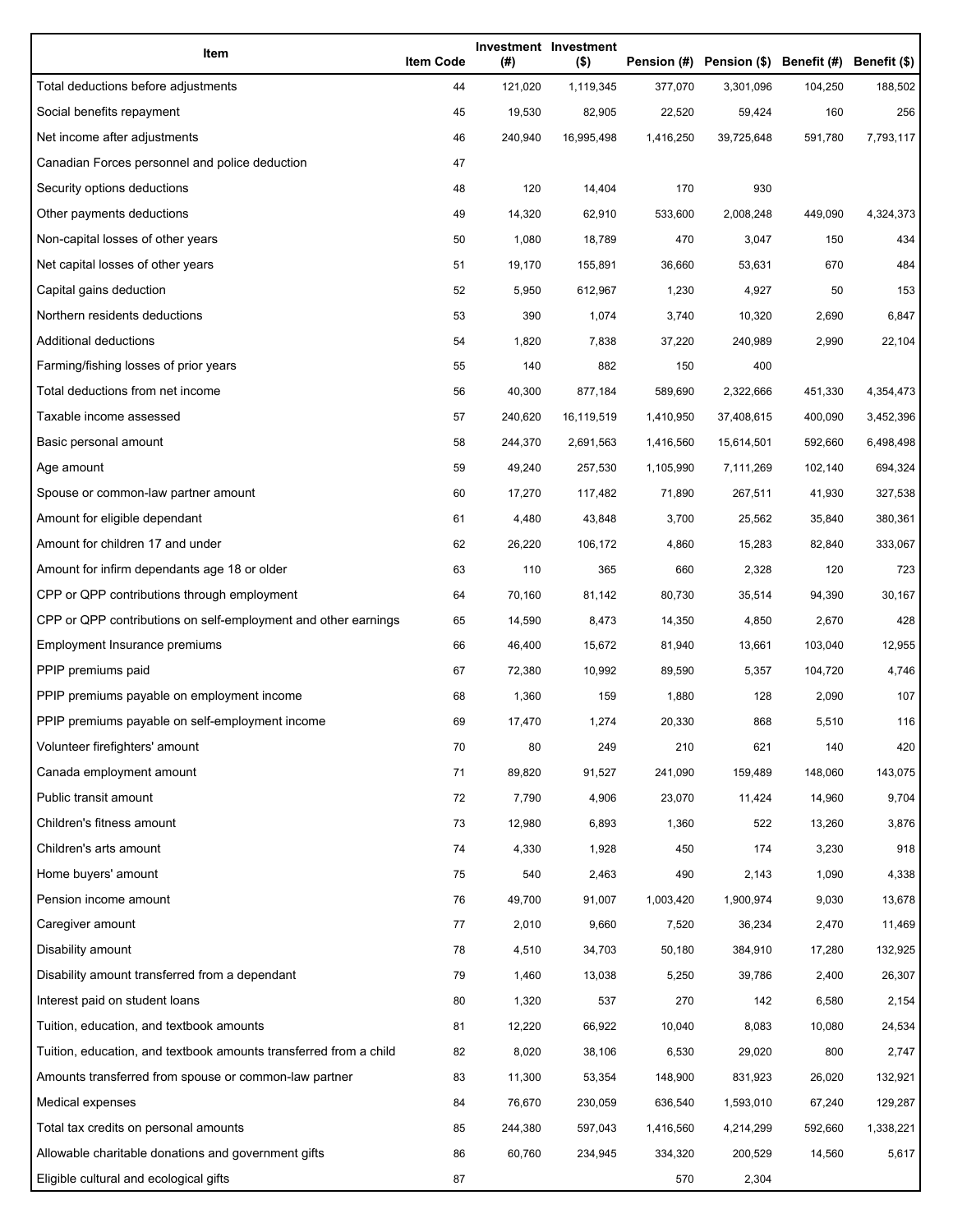| Item                                      | <b>Item Code</b> | (#)     | Investment Investment<br>$($ \$) | Pension (#) | Pension (\$) | Benefit (#) | Benefit (\$) |
|-------------------------------------------|------------------|---------|----------------------------------|-------------|--------------|-------------|--------------|
| Total tax credit on donations and gifts   | 88               | 60,500  | 71,810                           | 333,280     | 52,143       | 14,230      | 1,444        |
| Total federal non-refundable tax credits  | 89               | 244,380 | 668,853                          | 1,416,560   | 4,266,442    | 592,660     | 1,339,665    |
| Federal dividend tax credit               | 90               | 126,490 | 1,042,457                        | 188,190     | 80,054       | 5,270       | 893          |
| Overseas employment tax credit            | 91               | 20      | 91                               |             |              |             |              |
| Minimum tax carryover                     | 92               | 4,370   | 9,617                            | 750         | 1,679        | 50          | 78           |
| Basic federal tax                         | 93               | 143,150 | 1,812,511                        | 710,670     | 2,263,743    | 76,300      | 130,932      |
| Federal Foreign Tax Credit                | 94               | 32,650  | 26,245                           | 69,710      | 7,311        | 1,250       | 33           |
| Federal Political contribution tax credit | 95               | 1,470   | 267                              | 6,530       | 669          | 70          | 6            |
| <b>Investment Tax Credit</b>              | 96               | 1,110   | 4,327                            | 980         | 1,142        | 20          | 5            |
| Labour-sponsored funds tax credit         | 97               | 4,430   | 2,471                            | 4,620       | 2,122        | 2,640       | 528          |
| Alternative minimum tax payable           | 98               | 6,460   | 30,298                           | 30          | 60           |             |              |
| Net federal tax                           | 99               | 141,470 | 1,779,146                        | 704,160     | 2,252,541    | 76,150      | 130,388      |
| CPP contributions on self-employment      | 100              |         |                                  |             |              |             |              |
| Social Benefits repayment                 | 101              | 19,530  | 82,905                           | 22,520      | 59,424       | 160         | 256          |
| <b>Net Provincial Tax</b>                 | 102              | 320     | 3,272                            | 70          | 176          |             |              |
| Total tax payable                         | 103              | 141,870 | 1,865,325                        | 704,310     | 2,312,142    | 76,190      | 130,645      |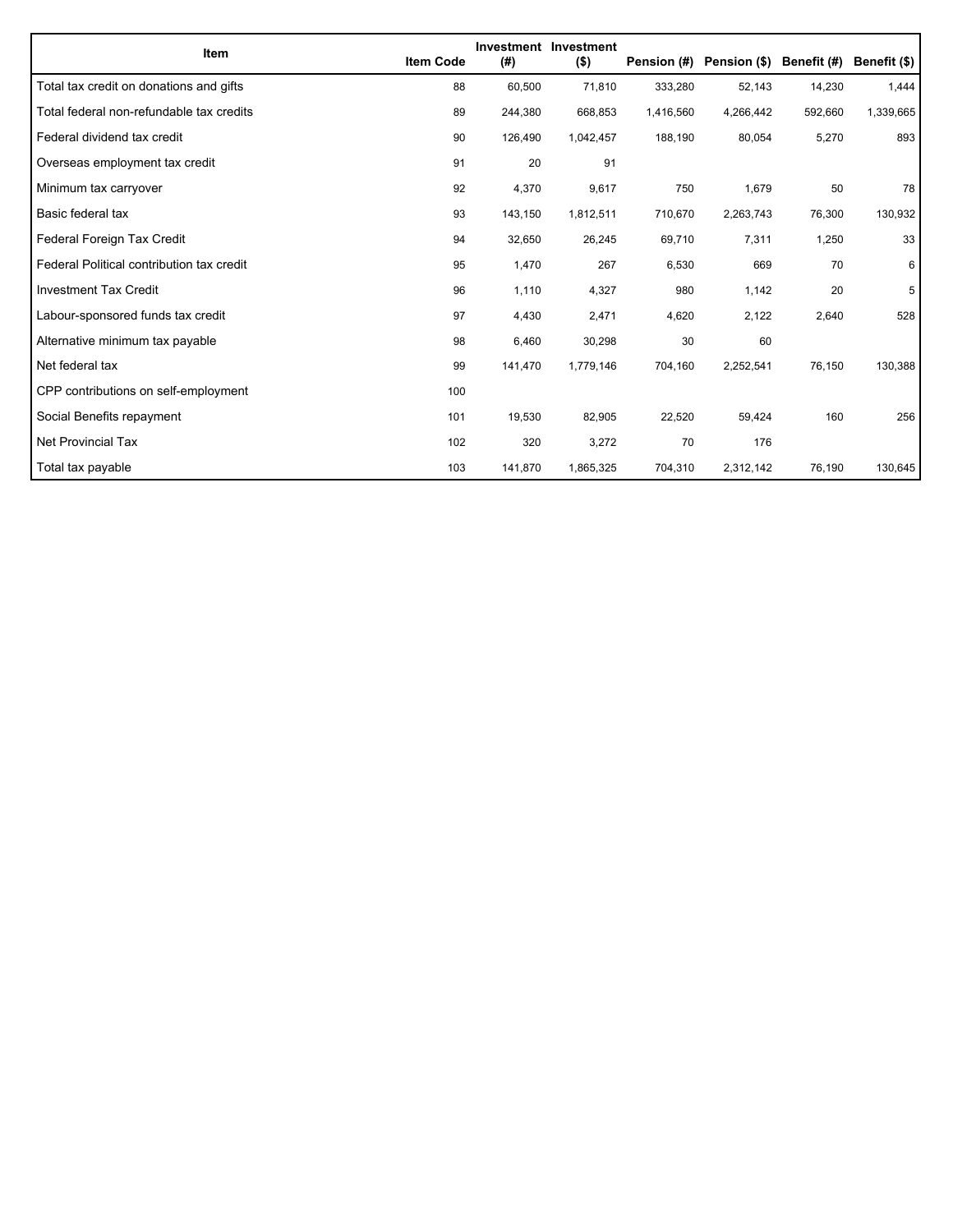| Item                                                                                        | Item Code Other (#) |         | Other (\$) |
|---------------------------------------------------------------------------------------------|---------------------|---------|------------|
| Number of taxable returns                                                                   | 1                   | 72,440  |            |
| Number of non-taxable returns                                                               | $\overline{c}$      | 97,510  |            |
| Total number of returns                                                                     | 3                   | 169,950 |            |
| Employment income                                                                           | 4                   | 55,590  | 748,844    |
| Commissions (from employment)                                                               | 5                   | 1,260   | 8,550      |
| Other employment income                                                                     | 6                   | 7,690   | 21,144     |
| Old Age Security pension (OASP)                                                             | 7                   | 13,860  | 63,497     |
| CPP or QPP benefits                                                                         | 8                   | 39,520  | 245,928    |
| Other pensions or superannuation                                                            | 9                   | 16,430  | 277,046    |
| Elected split-pension amount                                                                | 10                  | 6,210   | 36,499     |
| Universal Child Care Benefit (UCCB)                                                         | 11                  | 9,120   | 12,700     |
| Employment Insurance and other benefits                                                     | 12                  | 12,400  | 71,960     |
| Taxable amount of dividends from taxable Canadian corporations                              | 13                  | 19,750  | 79,770     |
| Interest and other investment income                                                        | 14                  | 35,070  | 62,086     |
| Net partnership income (Limited or non-active partners only)                                | 15                  | 270     | 191        |
| Net rental income                                                                           | 16                  | 4,850   | 5,083      |
| Taxable capital gains                                                                       | 17                  | 12,790  | 75,542     |
| Registered retirement savings plan income (RRSP)                                            | 18                  | 43,160  | 1,050,841  |
| Other income                                                                                | 19                  | 112,870 | 3,093,983  |
| Net business income                                                                         | 20                  | 6,830   | 17,255     |
| Net professional income                                                                     | 21                  | 1,530   | 7,599      |
| Net commission income                                                                       | 22                  | 970     | 3,149      |
| Net farming income                                                                          | 23                  | 530     | $-2,737$   |
| Net fishing income                                                                          | 24                  |         |            |
| Workers' compensation benefits                                                              | 25                  | 1,330   | 12,796     |
| Social assistance payments                                                                  | 26                  | 5,580   | 17,439     |
| Net federal supplements                                                                     | 27                  | 3,650   | 8,944      |
| Total income assessed                                                                       | 28                  | 142,800 | 6,041,709  |
| Registered pension plan contributions (RPP)                                                 | 29                  | 12,130  | 20,014     |
| <b>RRSP</b> deduction                                                                       | 30                  | 24,270  | 1,311,142  |
| Deduction for elected split-pension amount                                                  | 31                  | 5,790   | 63,001     |
| Annual union, professional, or like dues                                                    | 32                  | 17,770  | 5,288      |
| Child care expenses                                                                         | 33                  | 6,990   | 14,064     |
| <b>Business investment loss</b>                                                             | 34                  | 100     | 4,443      |
| Moving expenses                                                                             | 35                  | 220     | 579        |
| Support payments made                                                                       | 36                  | 200     | 2,521      |
| Carrying charges and interest expenses                                                      | 37                  | 7,060   | 20,953     |
| Deductions for CPP/QPP contributions on self-employment and other earnings                  | 38                  | 3,360   | 1,338      |
| Deductions for provincial parental insurance plan (PPIP) premiums on self-employment income | 39                  | 4,810   | 177        |
| Exploration and development expenses                                                        | 40                  | 200     | 1,998      |
| Other employment expenses                                                                   | 41                  | 1,160   | 4,888      |
| Clergy residence deduction                                                                  | 42                  | 10      | 73         |
| Other deductions                                                                            | 43                  | 6,220   | 73,751     |
| Total deductions before adjustments                                                         | 44                  | 54,150  | 1,524,342  |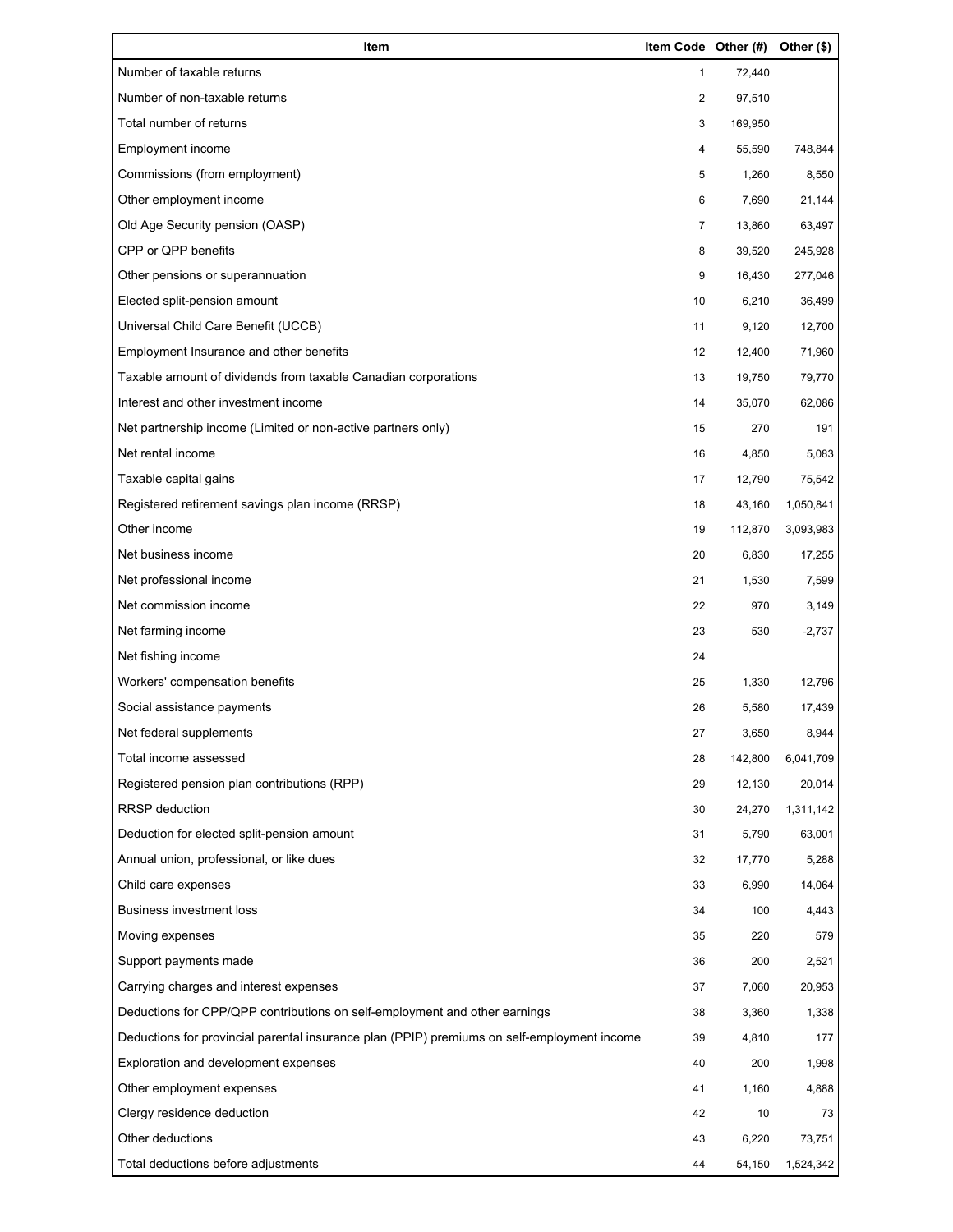| Item                                                              |    | Item Code Other (#) | Other (\$) |
|-------------------------------------------------------------------|----|---------------------|------------|
| Social benefits repayment                                         | 45 | 4,000               | 12,733     |
| Net income after adjustments                                      | 46 | 142,250             | 4,512,301  |
| Canadian Forces personnel and police deduction                    | 47 |                     |            |
| Security options deductions                                       | 48 | 120                 | 1,674      |
| Other payments deductions                                         | 49 | 10,370              | 38,975     |
| Non-capital losses of other years                                 | 50 | 310                 | 2,040      |
| Net capital losses of other years                                 | 51 | 3,610               | 10,893     |
| Capital gains deduction                                           | 52 | 180                 | 2,741      |
| Northern residents deductions                                     | 53 | 310                 | 809        |
| Additional deductions                                             | 54 | 860                 | 12,304     |
| Farming/fishing losses of prior years                             | 55 | 30                  | 350        |
| Total deductions from net income                                  | 56 | 15,320              | 69,786     |
| Taxable income assessed                                           | 57 | 142,100             | 4,442,820  |
| Basic personal amount                                             | 58 | 169,950             | 1,859,209  |
| Age amount                                                        | 59 | 11,490              | 62,149     |
| Spouse or common-law partner amount                               | 60 | 10,490              | 78,903     |
| Amount for eligible dependant                                     | 61 | 5,620               | 57,554     |
| Amount for children 17 and under                                  | 62 | 13,920              | 52,054     |
| Amount for infirm dependants age 18 or older                      | 63 | 60                  | 242        |
| CPP or QPP contributions through employment                       | 64 | 33,480              | 25,237     |
| CPP or QPP contributions on self-employment and other earnings    | 65 | 3,360               | 1,338      |
| Employment Insurance premiums                                     | 66 | 35,370              | 8,515      |
| PPIP premiums paid                                                | 67 | 36,890              | 3,506      |
| PPIP premiums payable on employment income                        | 68 | 1,600               | 157        |
| PPIP premiums payable on self-employment income                   | 69 | 4,930               | 229        |
| Volunteer firefighters' amount                                    | 70 | 50                  | 144        |
| Canada employment amount                                          | 71 | 55,510              | 52,625     |
| Public transit amount                                             | 72 | 10,200              | 6,382      |
| Children's fitness amount                                         | 73 | 3,830               | 1,614      |
| Children's arts amount                                            | 74 | 1,200               | 454        |
| Home buyers' amount                                               | 75 | 270                 | 1,235      |
| Pension income amount                                             | 76 | 22,220              | 41,750     |
| Caregiver amount                                                  | 77 | 990                 | 4,503      |
| Disability amount                                                 | 78 | 2,670               | 20,622     |
| Disability amount transferred from a dependant                    | 79 | 770                 | 7,155      |
| Interest paid on student loans                                    | 80 | 730                 | 316        |
| Tuition, education, and textbook amounts                          | 81 | 10,950              | 48,485     |
| Tuition, education, and textbook amounts transferred from a child | 82 | 2,710               | 12,580     |
| Amounts transferred from spouse or common-law partner             | 83 | 5,970               | 26,113     |
| Medical expenses                                                  | 84 | 37,700              | 81,139     |
| Total tax credits on personal amounts                             | 85 | 169,950             | 368,135    |
| Allowable charitable donations and government gifts               | 86 | 23,190              | 28,844     |
| Eligible cultural and ecological gifts                            | 87 | 30                  | 627        |
| Total tax credit on donations and gifts                           | 88 | 22,870              | 8,161      |